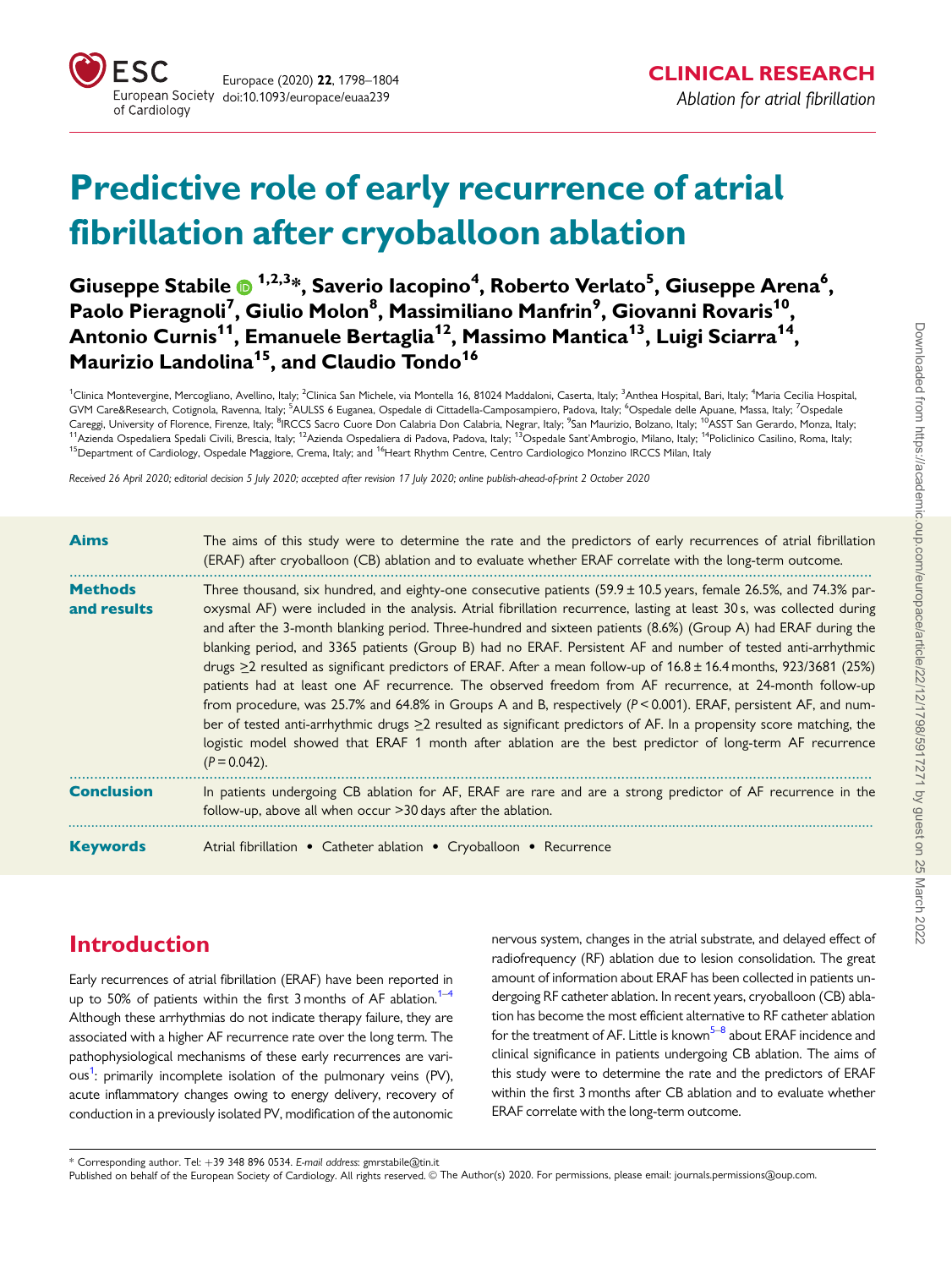### <span id="page-1-0"></span>What's new?

- This large, multicentre study investigated the clinical significance of early recurrences of atrial fibrillation in patients undergoing cryoballoon ablation.
- Early recurrences of atrial fibrillation, during the 3-month blanking period, are rare occurring in <10% of patients.
- Early recurrences of atrial fibrillation are a strong predictor of long-term atrial fibrillation recurrence, above all when occur >30 days after the ablation.

## **Methods**

### Patients' selection

The patients included in the present analysis were enrolled and followed in a network of 47 cardiology centres, which participate in the Italian ClinicalService<sup>®</sup> framework (Clinical Trial Registration Information: <http://clinicaltrials.gov/ct2/show/>NCT01007474), 1STOP project. This is a national medical care project aimed at evaluating and improving the use of medical therapies in the clinical practice. The project consists of a shared environment for the collection, management, analysis, and reporting of data from patients in whom Medtronic therapies have been applied.<sup>9</sup> Patients aged between 18 and 90 years with documented symptomatic paroxysmal or persistent AF, refractory to anti-arrhythmic therapy, were eligible for the analysis. Exclusion criteria were (i) permanent AF, (ii) New York Heart Association functional class IV, (iii) unstable angina or acute myocardial infarction within three months, (iv) need for or prior cardiac surgery within 6 months, (v) contraindication to treatment with oral anti-coagulants, and (vi) severe chronic renal or hepatic impairment.

The project was approved by each site's Medical Ethical Committee or Medical Director and conforms to the principles outlined in the Declaration of Helsinki. Each patient provided informed consent for data collection and analysis.

#### Ablation procedure

After transseptal catheterization, the CB catheter was introduced into the left atrium via a 12-Fr steerable sheath (FlexCath Advance, Medtronic, Inc.). Mapping of the PVs was performed with an inner lumen mapping catheter (Achieve, Medtronic, Inc.). The mapping catheter was advanced in each PV ostia, positioned as proximal as possible to provide PV potentials recording. A 28-mm CB catheter (Arctic Front Advance, Medtronic) was advanced inflated and positioned at each PV antrum. Optimal vessel occlusion was considered to have been achieved when selective contrast injection showed the absence of contrast backflow to the atrium. When complete occlusion could not be achieved, the mapping catheter was replaced by a stiff guide wire (Amplatz Ultra Stiff, Cook Medical, Bloomington, IN, USA). The standard set of lesions includes the left superior PV treated as first, followed by the left inferior PV, right superior PV, and right inferior PV. As per nature of this project, we did not implement a standardized protocol on the number and duration of freeze nor the usage of a bonus freeze but a general strategy was shared among the centres. In case of the presence of a common ostium, the veins were treated as separate branches. Target application time was 180–240 s.

Time-to-PV isolation was defined as the time from freeze initiation to the last recorded PV potentials. If the temperature did not attain  $-40^{\circ}$ C within 60 s or acceptable nadir temperature was not reached, a bonus freeze with a different occlusion was applied. The right phrenic nerve was paced from the superior cava or subclavian vein during freezing at the

septal PVs. Phrenic capture was monitored by tactile feedback. In case of cessation or weakening of right hemi-diaphragm contractions, freezing was immediately terminated.<sup>1</sup>

#### Post-ablation management and follow-up

Oral anti-coagulation was left uninterrupted on the day of the procedure for all patients and continued for at least 3 months or long term in patients with a high thromboembolic risk assessed by  $CHA<sub>2</sub>DS<sub>2</sub>-VASc$ score. Anti-arrhythmic drugs were usually discontinued  $\geq$ 5 half-lives prior to ablation, except for amiodarone. Patients were scheduled for followup examinations 3, 6, and 12 months after the initial treatment and every 6 months thereafter. Rhythm monitoring during the follow-up visits was performed by the clinical assessment of AF recurrence, ECG and Holter monitoring according to the clinical practice of each centre. Patients were asked to provide any other ECG or Holter monitoring performed since the previous visit.

Ablation was deemed successful in the absence of symptomatic or asymptomatic atrial tachyarrhythmias lasting >30 s identified by surface ECG or Holter monitoring, after the blanking period (3 months). Longterm success was defined as single procedural success.

### Aim of the research

Early recurrences of AF after AF ablation have been defined as any recurrence of  $AF \geq 30$  s during the first 3 months of follow-up. In using the term ERAF, it is recognized that the early recurrence might be atrial flut-ter or atrial tachycardia.<sup>[1](#page-6-0)</sup> The aims of this study were to determine the rate and the predictors of ERAF within the first 3 months after CB ablation and to evaluate whether ERAF correlate with the long-term outcome.

#### Statistical analysis

Descriptive statistics were used to summarize patient characteristics. This includes mean and standard deviation, minimum, maximum, and median with the interquartile range (IQR) for continuous variables, and counts and percentages for categorical variables. Summary statistics were reported with maximum two decimals, as appropriate. Comparisons between groups have been performed using Wilcoxon's test for continuous variables, while comparisons of categorical variables have been performed by means of the  $\chi^2$  test or Fisher's exact test for extreme proportions, as appropriate. Statistical tests were based on a two-sided significance level of 0.05.

The analyses of time-to-the-first event were described by means of Kaplan–Meier curves and compared between the groups by means of the log-rank test. The follow-up duration (months) will be computed from the date of the implant to the date of the last available follow-up or date of event.

The annual rates of complications were reported, together with the 95% Poisson confidence intervals (CIs). The Poisson regression model was used to calculate the incidence rate ratio (IRR), with the d-scale option. An IRR >1 would show a lower incidence of event in the reference group, while an IRR <1 would show a higher incidence of event in the reference group.

To find predictors for AF recurrences, a Cox regression was imputed for both univariable (the proportional hazard hypothesis has been tested) and multivariable analyses. A set of a priori defined potential predictors were assessed. Possible collinearity among these variables was tested by Spearman-rho, where a correlation coefficient >0.25 and clinical judgement determined covariate exclusion. The final set of potential predictors was then included in the multivariable model. The hazard ratios (HRs) and 95% confidence intervals (95% CIs) were estimated for all initial potential predictors. The multivariable Cox regression model used stepwise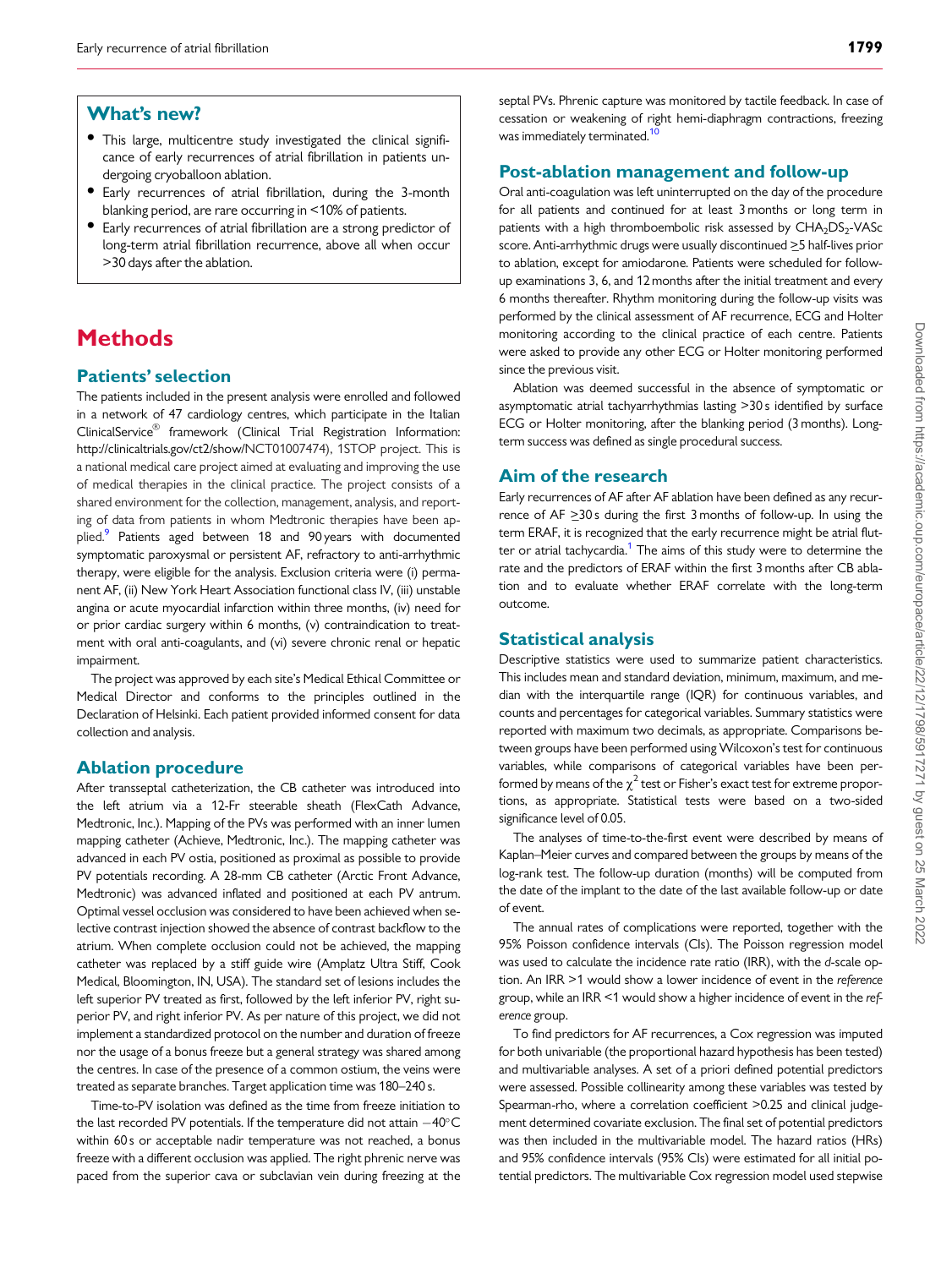#### Table 1 Clinical characteristic of the study population

| <b>Baseline characteristics</b>                   | Total $(n = 3681)$ | Group A $(n = 316)$ | Group B $(n = 3365)$ | P       |  |
|---------------------------------------------------|--------------------|---------------------|----------------------|---------|--|
| Mean age (years)                                  | $59.9 \pm 10.5$    | $60.5 \pm 9.8$      | $59.8 \pm 10.5$      | 0.614   |  |
| Gender (female) (%)                               | 26.5               | 24.4                | 26.7                 | 0.372   |  |
| Mean BMI                                          | $27.0 \pm 4.2$     | $27.3 \pm 4.0$      | $27 \pm 4.2$         | 0.110   |  |
| Paroxysmal AF (%)                                 | 74.3               | 60.1                | 75.6                 | < 0.001 |  |
| Months from first AF episode                      | $54.1 \pm 66$      | $59.1 \pm 60.8$     | $53.6 \pm 66.5$      | 0.033   |  |
| Patients tested $\geq$ AAD (%)                    | 42.7               | 55.1                | 41.4                 | < 0.001 |  |
| History of stroke/TIA (%)                         | 4.4                | 4.4                 | 4.3                  | 0.953   |  |
| Cardiac insufficiency (%)                         | 4.3                | 5.9                 | 4.1                  | 0.132   |  |
| Hypertension (%)                                  | 48.8               | 49.2                | 48.7                 | 0.872   |  |
| Coronary artery disease (%)                       | 6.2                | 7.8                 | 6.1                  | 0.238   |  |
| Any valve disease (%)                             | 5.6                | 5.6                 | 5.6                  | 0.987   |  |
| Any other CV diseases (%)                         | $\overline{4}$     | 6.3                 | 3.8                  | 0.036   |  |
| Mean CHA <sub>2</sub> DS <sub>2</sub> -VASc score | $1.4 \pm 1.2$      | $1.4 \pm 1.2$       | $1.4 \pm 1.2$        | 0.780   |  |
| Diabetes (%)                                      | 6.0                | 7.2                 | 5.9                  | 0.376   |  |
| Chronic kidney disease (%)                        | 2.4                | 2.4                 | 2.4                  | 0.995   |  |
| $LVEF$ $(\%)$                                     | $59.0 \pm 7.0$     | $58.1 \pm 7.2$      | $59.1 \pm 7$         | 0.055   |  |
| Left atrial diameter (mm)                         | $41.7 \pm 7.9$     | $43.4 \pm 7.4$      | $41.6 \pm 8.0$       | < 0.001 |  |
| Left atrial volume (mL)                           | $68.0 \pm 25.9$    | $74.1 \pm 31.0$     | $67.1 \pm 25.0$      | 0.115   |  |

AAD, anti-arrhythmic drugs; AF, atrial fibrillation; BMI, body mass index; CHA<sub>2</sub>DS<sub>2</sub>-VASc score, congestive heart failure (+1), hypertension (+1), age  $\geq$ 75 (+2), diabetes (+1), stroke  $(+2)$ , vascular disease  $(+1)$ , age 65–74  $(+1)$ , and sex (female)  $(+1)$ ; CV, cardiovascular; TIA, transient ischaemic attack.

selection with entry 0.30, stay criteria 0.10, and AF as the dependent variable. The c-statistic was used as the main accuracy measure and reported together with the multivariable model's results, if applicable. In addition, a logistic model was used to search predictors for AF recurrence, without time effect. Both univariable and multivariable results were shown, together with the correspondent c-statistic.

A propensity score matching was performed to reduce the bias due to confounding variables that could be found in an estimate of the effect obtained simply comparing outcomes among patients with and without ERAF.

The SAS software, version 9.4, (SAS Institute Inc., Cary, NC, USA) was used to perform statistical analyses.

### **Results**

### Study population

The analysis included 3681 consecutive patients. Among them, 316 patients (8.6%) (Group A) had ERAF and 3365 patients (Group B) had no ERAF. Their main baseline clinical characteristics are shown in Table 1. All patients underwent only CB PV isolation during the index procedure. Of 316 patients with ERAF, 10 patients had atrial tachycardia, 1 patient had an atrial flutter, and the remaining AF. Overall, 905 (24.6%) patients were on antiarrhythmic drug during the blanking period: 98/316 (31%) patients in the Group A and 807/3365 (24%) patients in the Group B. Of the whole population, 10.1% patients were implanted and followed up with an implantable loop recorder, and 56.4, 55.3, and 48.5% of patient had a Holter monitoring at 6-, 12-, and 24 month follow-up, respectively.

### Predictors of early recurrences of atrial fibrillation

Table [2](#page-3-0) summarizes the predictors of ERAF at univariable and multivariable analyses. The parameters resulting as significant predictors of ERAF were persistent AF, number of tested anti-arrhythmic drugs >\_2 and patients in anti-arrhythmic drug during the blanking period, in multivariable analysis.

### Follow-up data

After a mean follow-up of  $16.8 \pm 16.4$  months, 923/3681 (25%) patients had at least one AF recurrence. The observed freedom from AF recurrence, at 24-month follow-up, was 25.7% (19.5–32.4%) and 64.8% (62.4–67.0%) in Groups A and B, respectively  $(P < 0.001)$ (Figure [1](#page-3-0)). At univariable and multivariable analyses, ERAF, persistent AF, and number of tested anti-arrhythmic drugs  $\geq$  2 resulted as signifi-cant predictors of AF recurrence during follow-up (Table [3](#page-4-0)).

Overall, 253/3681 (6.9%) patients with atrial arrhythmia relapses underwent a second ablation procedure: 65 (20.6%) in the Group A and 188 (5.6%) in the Group B,  $P < 0.001$ .

In 2733 patients with paroxysmal AF, unadjusted freedom from AF recurrence at 12 months was 43% and 81.4% in the Groups A and B, respectively (P < 0.001), while in the 947 patients with persistent AF, unadjusted freedom from AF recurrence at 12 months was 30.7% and 73% in the Groups A and B, respectively  $(P < 0.001)$  (Figure [2](#page-4-0)).

### Propensity score matching

Results on the after-propensity score set showed that the population analysed is composed by 560 patients divided into two groups (280 patients in each group) (Table [4](#page-5-0)), according to the ERAF occurrence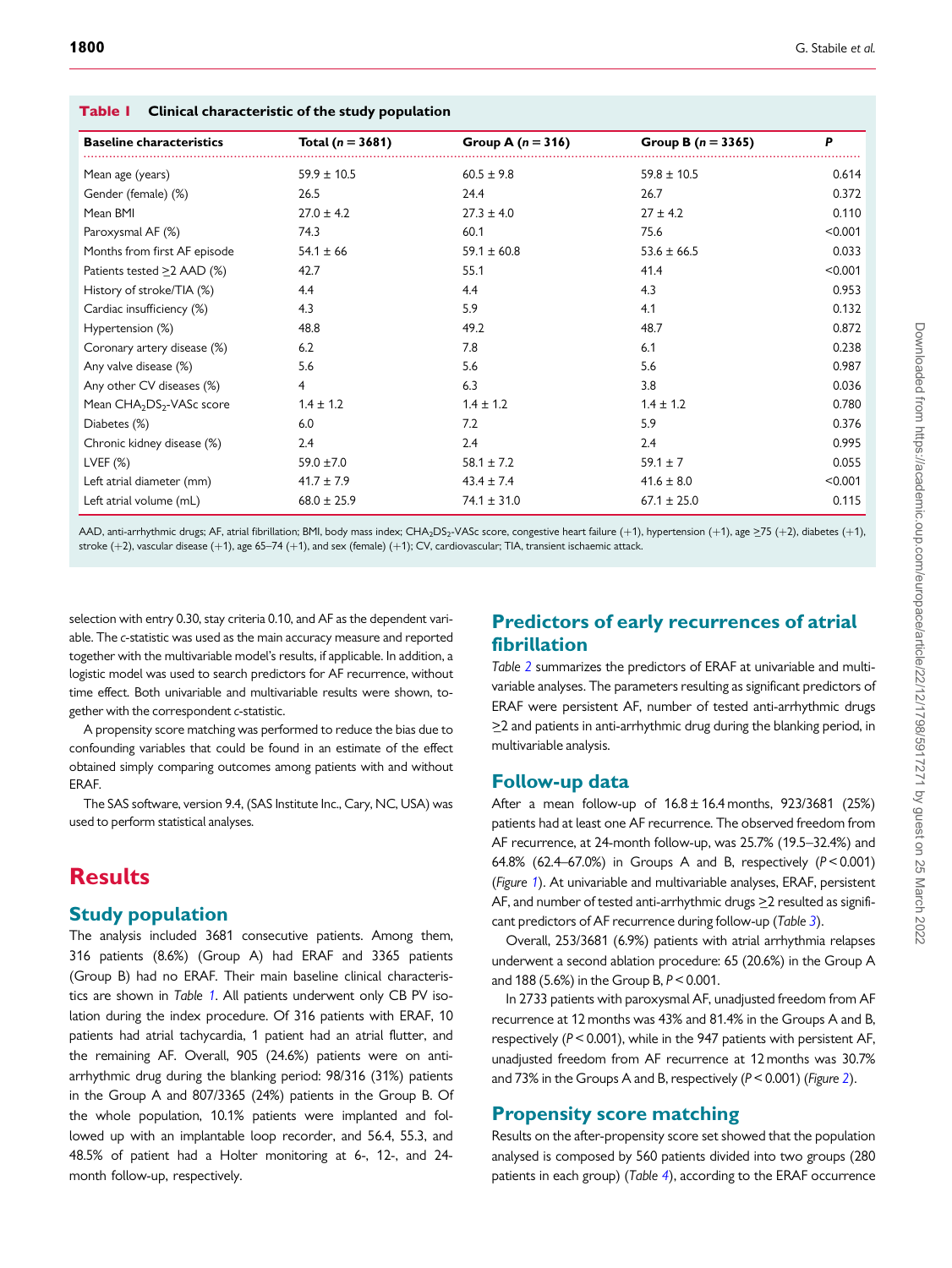| <b>Variables</b>               | Univariable analysis |         | Multivariable analysis |         |
|--------------------------------|----------------------|---------|------------------------|---------|
|                                | <b>HR</b>            | P-value | HR                     | P-value |
| Gender (male)                  | $1.13(0.87 - 1.46)$  | 0.359   | $1.12(0.85 - 1.47)$    | 0.415   |
| Age at first ablation (years)  | $1.01(1.00 - 1.02)$  | 0.224   | $1.00(0.99 - 1.02)$    | 0.471   |
| Persistent atrial fibrillation | $2.12(1.69 - 2.65)$  | < 0.001 | $2.20(1.73 - 2.80)$    | < 0.001 |
| Months from first AF episode   | $1.00(1.00 - 1.00)$  | 0.292   |                        |         |
| Number of tested AAD >2        | $1.55(1.23 - 1.96)$  | < 0.001 | $1.48(1.17-1.88)$      | 0.001   |
| Hypertension                   | $1.05(0.84 - 1.32)$  | 0.649   |                        |         |
| Left atrial diameter (mm)      | $1.01(1.00 - 1.02)$  | 0.003   |                        |         |
| Left atrial volume (mL)        | $1.01(1.00 - 1.02)$  | 0.029   |                        |         |
| AAD during blanking period     | $1.55(1.22 - 1.97)$  | < 0.001 | $1.31(1.02 - 1.69)$    | 0.036   |

#### <span id="page-3-0"></span>Table 2 Univariable and multivariable analyses on predictors of ERAF

AF, atrial fibrillation; AAD, anti-arrhythmic drugs; HR, hazard ratio.

during blanking period. During the entire follow-up period, 209/560 (37%) patients had at least one AF recurrence.

The observed freedom from AF recurrence, at 24-month followup, was 26.5% (19.9–33.7%) and 60.9% (51.8–68.7%) in Groups A and B, respectively ( $P < 0.001$ ). The parameters resulting as significant predictors of AF recurrence were the ERAF [HR 3.19 (2.34–4.34), P< 0.001] and persistent AF [HR 1.34 (1.01–1.78), P= 0.044].

To evaluate the best cut-off value for ERAF that predicts longterm AF recurrence, we divided patients by different cut-offs of time to ERAF. The Logistic model showed that 'having ERAF during blanking period and after 1 month (within 3 months)' predicted AF after the blanking period both in univariable ( $P = 0.043$ ) and multivariable (0.049) models (Table [5](#page-5-0)).

### **Discussion**

The present study demonstrates that ERAF, during the blanking period, occur in <10% of patients undergoing CB ablation for AF, and are more frequent in patients with persistent AF, with a number of tested anti-arrhythmic drugs  $\geq$ 2, and on anti-arrhythmic drug during the blanking period. ERAF are a strong predictor of AF recurrence in the follow-up, above all when they occur >30 days after the ablation.

ERAF, after AF ablation, has been defined as any recurrence of atrial tachyarrhythmias lasting  $\geq$ 30 s during the first 3 months of follow-up.<sup>1</sup> They have been widely described since early year of PV iso- $\lambda$  lation<sup>2–4</sup> in patients undergoing RF catheter ablation and occur in up to 50% of patients.<sup>11–13</sup> Few data are available on patients undergoing CB ablation. Andrade et al.,<sup>[14](#page-6-0)</sup> in 163 patients enrolled in the STOP AF trial, and treated with first-generation CB, found that ERAF occurred in  $\approx$  50% of patients and were strongly associated with late recurrence. More recently, with second-generation CB, a lower incidence,  $\approx$ 20%, of ERAF has been reported in small series.<sup>5–7,15,16</sup> In our large, multicentre study, we found that ERAF occurred in only 8.6% of patients and were more frequent in patients with persistent AF, patients who tested at least two anti-arrhythmic drugs or patients on AAD during the blanking period.

Because ERAF do not definitively indicate therapy failure over the long-term, the first 3 months after ablation is also referred to as the



Figure I Kaplan–Meier estimation of the time to AF recurrence after the blanking period in the two study groups. The HR and Pvalue reported are referred to the 24-month follow-up. AF, atrial fibrillation; HR, hazard ratio.

blanking or therapy stabilization period. The current expert Consensus Statement $<sup>1</sup>$  defines the success of an ablation procedure</sup> as 'freedom from atrial tachyarrhythmias after removal from antiarrhythmic drug therapy as assessed from the end of the 3-month blanking period to 12 months following the ablation procedure', and current guidelines<sup>17</sup> recommend that repeat ablation, because of recurrence of arrhythmia following ablation, should be considered after 3 months post-ablation. Nevertheless, early recurrences have been shown to predict arrhythmia recurrences late after catheter ablation of AF in some patients<sup>1,[5,11,13](#page-6-0)</sup> and some concern exist on the length of the blanking period.<sup>[18](#page-6-0)</sup> In our study, ERAF were the stronger predictor of late AF recurrence, above all when they occur after the first month after ablation. Other studies have called into question the 90- day cut-off value of the blanking period. Willems et al.<sup>[11](#page-6-0)</sup> studied 401 patients with paroxysmal AF undergoing PV isolation. They found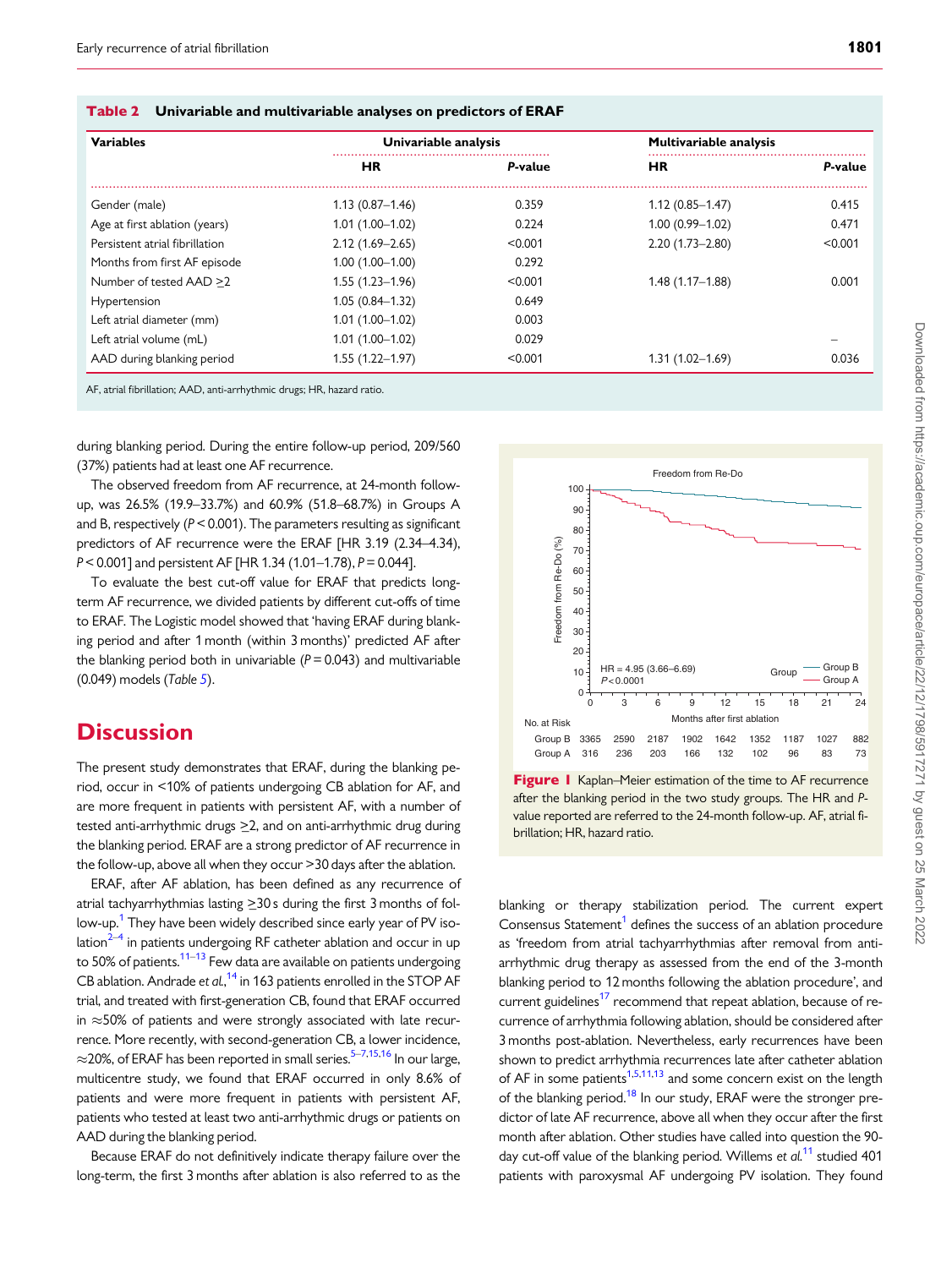<span id="page-4-0"></span>

|  | Table 3 Univariable and multivariable analyses on predictors of AF recurrence after the blanking period |  |  |  |  |  |
|--|---------------------------------------------------------------------------------------------------------|--|--|--|--|--|
|--|---------------------------------------------------------------------------------------------------------|--|--|--|--|--|

| <b>Variables</b>                            | Univariable analysis |         | Multivariable analysis |         |
|---------------------------------------------|----------------------|---------|------------------------|---------|
|                                             | HR                   | P-value | НR                     | P-value |
| Group (A)                                   | $3.67(3.08 - 4.37)$  | < 0.001 | $4.38(3.51 - 5.45)$    | < 0.001 |
| Gender (male)                               | $0.90(0.77 - 1.04)$  | 0.159   | $0.93(0.73 - 1.19)$    | 0.564   |
| Age (years)                                 | $1.01(1.00 - 1.01)$  | 0.019   | $1.01(1.00 - 1.02)$    | 0.271   |
| Persistent atrial fibrillation              | $1.59(1.37 - 1.84)$  | < 0.001 | $1.54(1.24 - 1.92)$    | < 0.001 |
| Months from first AF episode                | $1.00(1.00 - 1.00)$  | 0.260   |                        |         |
| Number of tested AAD 2+                     | $1.32(1.13 - 1.53)$  | < 0.001 |                        |         |
| Hypertension                                | $1.15(1.00-1.33)$    | 0.048   |                        |         |
| Left atrial diameter $(mm/m2)$ (continuous) | $1.39(1.16 - 1.67)$  | < 0.001 |                        |         |
| Any other CV disease                        | $1.23(0.89 - 1.70)$  | 0.216   |                        |         |
| Left ventricurar ejection fraction          | $0.99(0.98 - 1.00)$  | 0.227   |                        |         |
| AAD during blanking period                  | $1.22(0.98 - 1.52)$  | 0.074   |                        |         |

AAD, anti-arrhythmic drugs; CV, cardiovascular.





that >90% of patients with ERAF during the third month postablation experience late recurrence by 1 year. The ROC curve associated with the greatest discriminatory potential was 50 days (Youden index 0.58). Alipour et  $al$ ,  $12$  studying 636 patients with paroxysmal and persistent AF, further decrease this cut-off to 23 days, beyond which time ERAF predicted late recurrence. However, overall sensitivity and specificity at 23 days were only 69.2 and 61.2%, respectively. Our data, collected in a population undergoing CB ablation, although with significantly lower incidence of ERAF, are therefore similar to those collected in patients undergoing RF catheter ablation, challenging the conventional 3-month blanking. Similarly, Mugnai et  $al^5$  $al^5$  in 331 patients with paroxysmal AF undergoing CB found that when ERAF occurred later than 1.5 months, patients systematically experienced a late recurrence. This concern has been recently confirmed by Yamashita et  $al^{19}$  $al^{19}$  $al^{19}$  that, based on serial magnetic resonance imaging, found that atrial ablation lesions are often fully mature before the typical 90-day blanking period, which could support more timely clinical decision making for arrhythmia recurrence. Moreover, compared with RF, cryoablation shows less systemic inflammatory reaction, mainly due to less endothelial damage and surface thrombosis, $20$  thus further reducing the chance of ERAF. Based on all these evidence and the results of our study, a shorter blanking period, 30–45 days, seems to be more appropriate to detect ERAF that do not predict long-term recurrences. However, in the absence of randomized clinical trials with head-to-head comparisons of redo procedures after a conventional vs. shorter blanking period, earlier repeat ablation cannot be routinely recommended.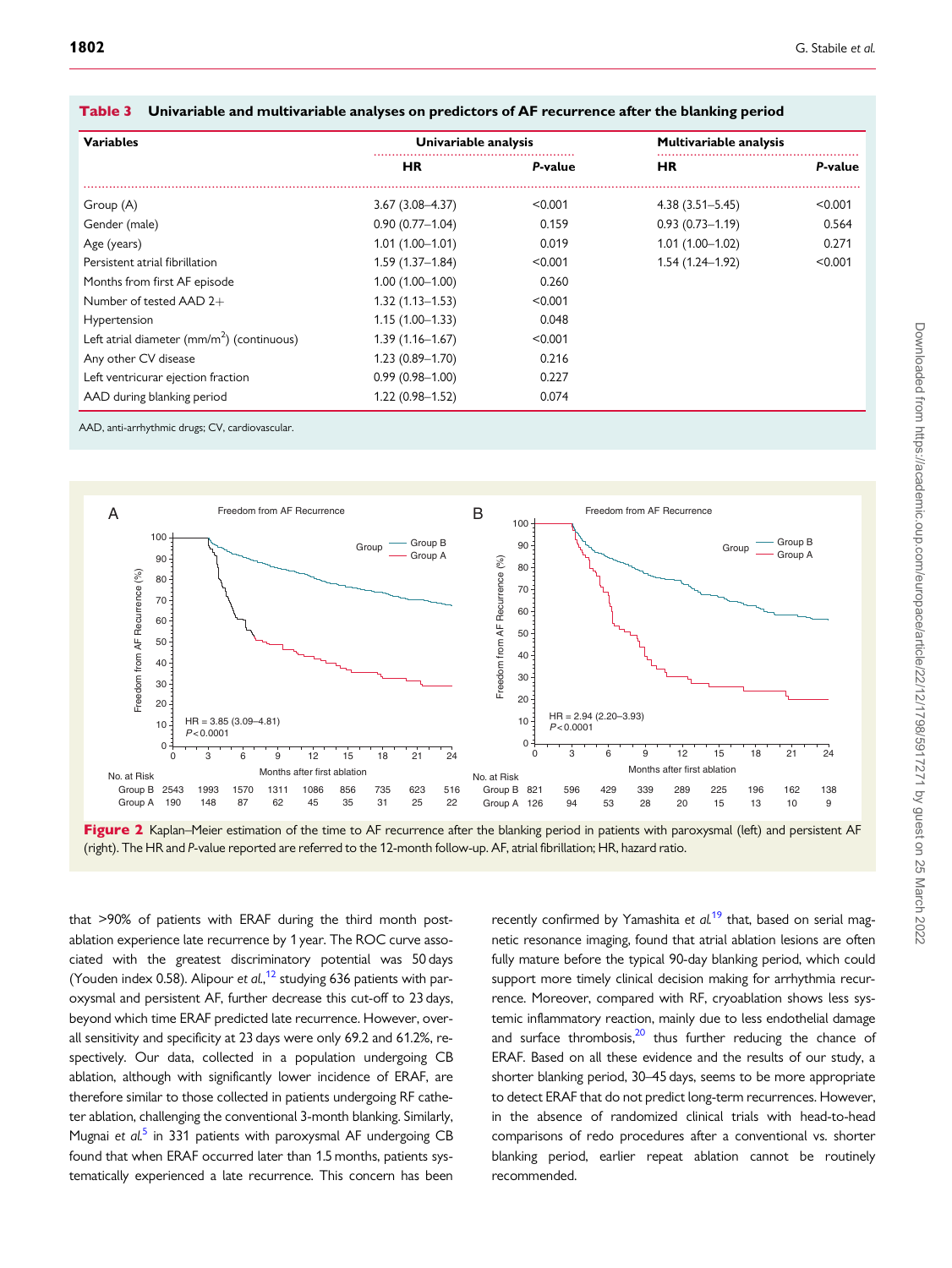| <b>Baseline characteristics</b>                   | TOTAL $(n = 560)$ | Group A $(n = 280)$ | Group B $(n = 280)$ | P     |
|---------------------------------------------------|-------------------|---------------------|---------------------|-------|
| Mean age (years)                                  | $60.1 \pm 9.9$    | $59.9 \pm 9.9$      | $60.3 \pm 9.8$      | 0.752 |
| Gender (female) (%)                               | 24.6              | 24.3                | 25.0                | 0.845 |
| Mean BMI                                          | $27.6 \pm 4.3$    | $27.8 \pm 4.5$      | $27.4 \pm 4.0$      | 0.617 |
| Paroxysmal AF (%)                                 | 59.6              | 59.6                | 59.6                | 1.000 |
| Months from first AF episode                      | $57.8 \pm 66.4$   | $56.0 \pm 71.0$     | $59.5 \pm 61.5$     | 0.151 |
| Patients tested $\geq$ AAD (%)                    | 56.1              | 56.8                | 55.4                | 0.733 |
| History of stroke/TIA (%)                         | 3.8               | 3.2                 | 4.3                 | 0.499 |
| Cardiac insufficiency (%)                         | 5.6               | 4.7                 | 6.5                 | 0.355 |
| Hypertension (%)                                  | 51.5              | 54.5                | 48.6                | 0.162 |
| Coronary artery disease (%)                       | 7.0               | 6.4                 | 7.5                 | 0.657 |
| Any valve disease (%)                             | 5.4               | 5.0                 | 5.7                 | 0.700 |
| Any other CV diseases (%)                         | 6.1               | 5.4                 | 6.8                 | 0.479 |
| Mean CHA <sub>2</sub> DS <sub>2</sub> -VASc score | $1.5 \pm 1.2$     | $1.5 \pm 1.2$       | $1.5 \pm 1.3$       | 0.783 |
| Diabetes (%)                                      | 8.5               | 9.7                 | 7.3                 | 0.331 |
| Chronic kidney disease (%)                        | 3.1               | 3.5                 | 2.6                 | 0.579 |
| LVEF $(% )$                                       | $58.4 \pm 7.4$    | $58.8 \pm 7.5$      | $58.0 \pm 7.3$      | 0.417 |
| Left atrial diameter (mm)                         | $42.6 \pm 6.9$    | $42.0 \pm 6.3$      | $43.1 \pm 7.3$      | 0.065 |
| Left atrial volume (mL)                           | $72.2 \pm 27.5$   | $66.8 \pm 18.6$     | $75.4 \pm 31.3$     | 0.221 |

#### <span id="page-5-0"></span>Table 4 Clinical characteristic of the propensity score matching study population

AAD, anti-arrhythmic drugs; AF, atrial fibrillation; BMI, body mass index; TIA, transient ischaemic attack; CHA<sub>2</sub>DS<sub>2</sub>-VASc score, congestive heart failure (+1), hypertension  $(+)$ , age  $\geq$ 75  $(+)$ , diabetes  $(+)$ , stroke  $(+)$ , vascular disease  $(+)$ , age 65–74  $(+)$ , and sex (female)  $(+)$ ; CV, cardiovascular; LVEF, left ventricle ejection fraction.

| <b>Variables</b>                            | Univariable analysis |         | Multivariable analysis |         |
|---------------------------------------------|----------------------|---------|------------------------|---------|
|                                             | HR                   | P-value | НR                     | P-value |
|                                             |                      |         |                        |         |
| AF within blanking period $\geq$ 0.3 months | $2.18(0.91 - 5.22)$  | 0.082   |                        |         |
| AF within blanking period $\geq$ 0.5 months | $2.04(1.02 - 4.09)$  | 0.052   |                        |         |
| AF within blanking period $\geq$ 1 month    | $1.67(1.00 - 2.78)$  | 0.043   | $1.68(1.00 - 2.82)$    | 0.049   |
| AF within blanking period $\geq$ 1.5 months | $1.46(0.91 - 2.34)$  | 0.115   |                        |         |
| AF within blanking period $\geq$ 2 months   | 1.79 (1.10-2.90)     | 0.018   |                        |         |
| AF within blanking period $\geq$ 2.5 months | $1.25(0.71 - 2.19)$  | 0.444   |                        |         |

AF, atrial fibrillation; HR, hazard ratio.

### Limitations

The results of this study should be interpreted with caution due to a number of limitations. First, this is a multicentre data collection, and the ablation strategy was not standardized, including: pre-procedural imaging, oral anti-coagulant management, number and duration of freeze, and the usage of a bonus freeze. However, this observational retrospective research may provide a representative image of the real-life scenario on the usage of CB catheter for AF ablation. Secondly, sinus rhythm maintenance was based mainly on patients' symptoms, ECG and scheduled 24-h Holter monitoring. Asymptomatic or short-lasting AF episodes may have occurred unnoticed, and our success rate may have been over-estimated. Thirdly, we did not systematically collected data on redo procedures in patients with ERAF and we have no data to speculate on the mechanism underlying them. Finally, this study was not testing a prospective hypothesis, and consequently, no adjustments were formulated for the multiplicity of testing. Also, it is established that errors in confounding and bias are more common in nonprospective studies, which cannot utilize randomization or a true control arm. Consequently, these data should be viewed as a realworld snapshot of current usage practices amongst a large group of CB users in one European country.

### **Conclusions**

Early recurrences of atrial fibrillation, during the blanking period, occur in <10% of patients undergoing CB ablation for AF, and are more frequent in patients with persistent AF, with a number of tested antiarrhythmic drugs  $\geq$ 2, and on anti-arrhythmic drug during the blanking period. ERAF are a strong predictor of AF recurrence in the follow